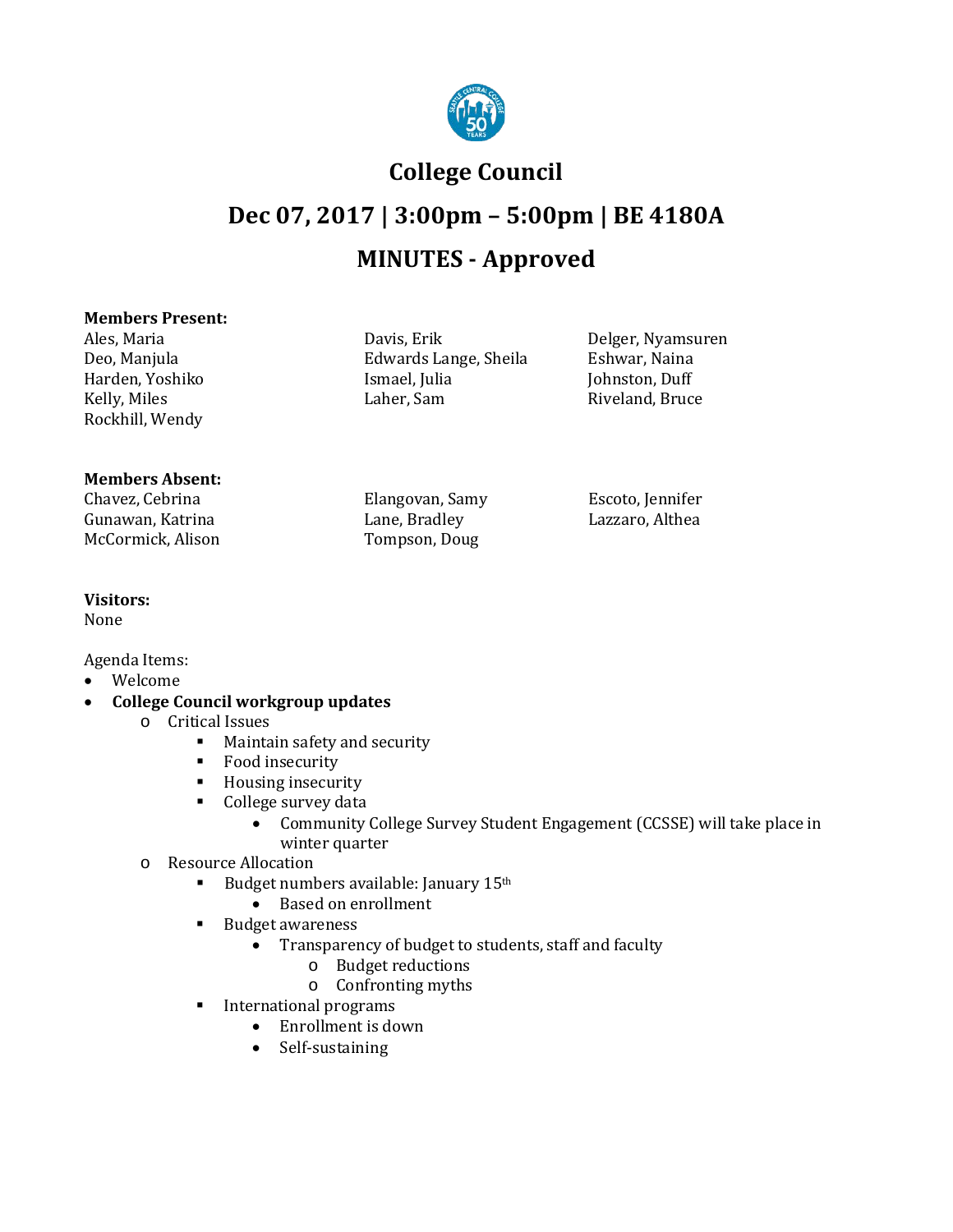- o Strategic Planning (\*Attach Proposed Goal 4\*)
	- Proposed Goal 4
		- Looking into the language of Proposed Goal 4
			- o Collectively favored option #2
		- "…eliminate institutional racism…" vs "…achieve equity and diversity…"
	- College Council chair selection and changes in bylaws
		- College Council approved all suggested changes in bylaws
		- Abstain: Julia

#### • **Safety Policies**

- o Locking of external doors
	- **During business hours** 
		- 1 open external door, 14 locked external doors
	- **After business hours** 
		- Security
- o ID Card
	- 1 card for all needs
- **College Council Circle**
	- o January 18th
	- o Location: Plant Sciences Laboratory
- **Approval of November 16th, 2017 minutes**
	- o Approved, anonymous